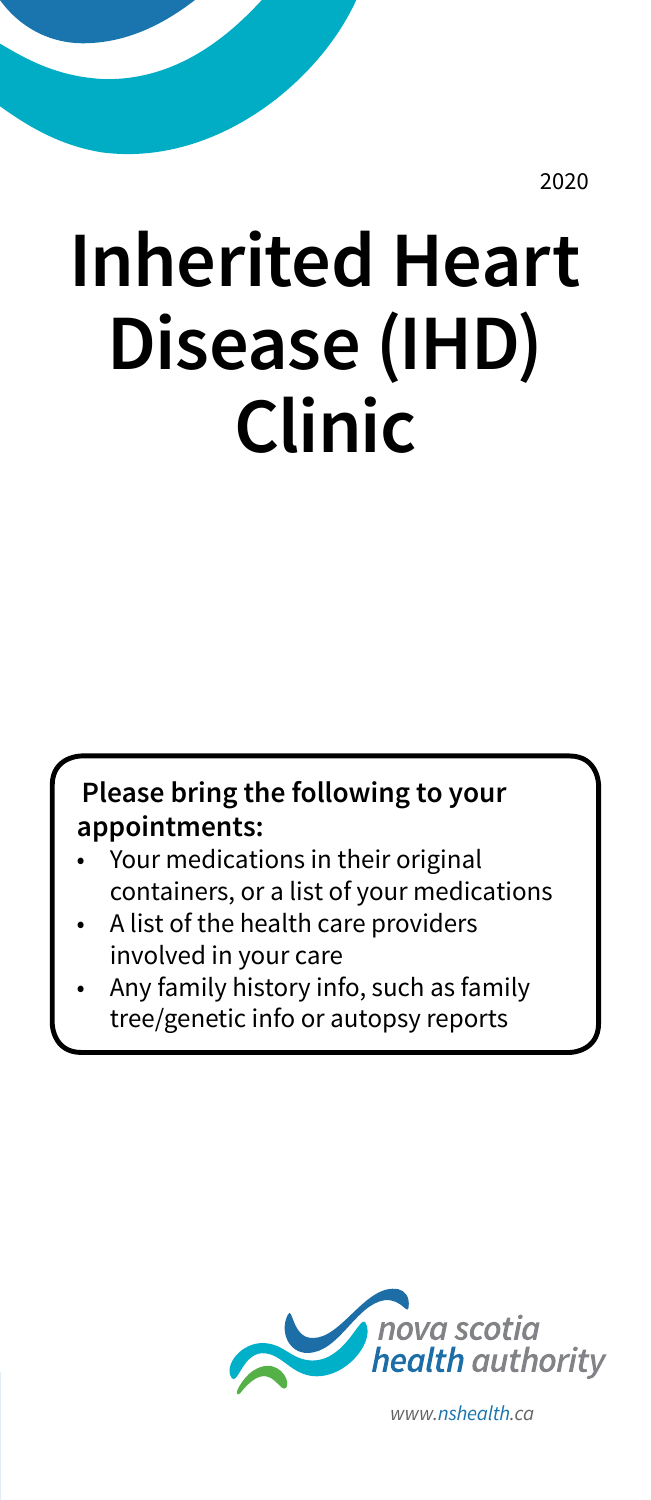The Inherited Heart Disease (IHD) Clinic is for people with a suspected or diagnosed heart problem that may be inherited (be passed from parents to their children). The Clinic does genetic testing (blood tests) and helps people manage their condition. Inherited heart disease can be diagnosed at any age. You may have a wide range of symptoms, from no symptoms at all to sudden cardiac death (heart stops working).

It may take up to 12 months (1 year) to get an appointment at the Clinic. **You will need some tests before your Clinic visit, which may make your wait time longer. If you feel you need to be seen sooner, please talk with your referring health care provider**.

#### **Clinic team members**

**Program Coordinator:** Reviews new referrals to make sure we have enough info and that the info is accurate. Follows up on new and returning appointments, and tests.

**Clinic nurse:** Takes your blood pressure and heart rate, asks how you are feeling, and reviews your medications and family history.

**Genetic counsellor:** Reviews your family history, talks about possible genetic testing, and may give you info to share with your family.

**Research coordinator:** You may be invited to take part in research studies. This may include registries/databases (collection of patient info). It is up to you if you want to take part. Your choice will not affect your care.

**Cardiologist (heart doctor):** Reviews your medical history, gives you test results, and talks about any further tests, treatment options, or other followup.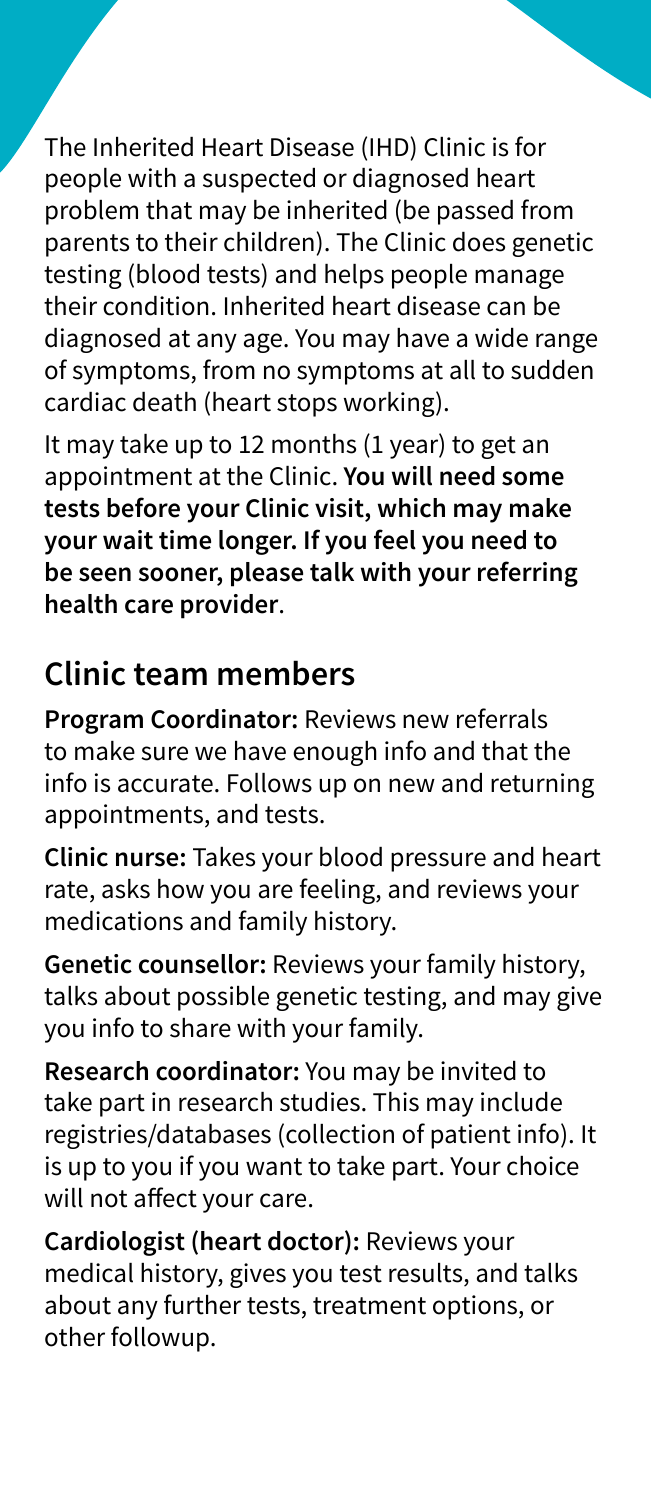## **How do I get referred to the Clinic?**

- You must be referred by your primary health care provider or cardiologist.
- Once we receive your referral, we will mail you a family history questionnaire. **Your answers are very important to help us evaluate you.**  You can return this form by email, fax, mail, or bring with you to your appointment.

#### **How do I get ready for my appointment?**

- We will mail you your appointment time and date. One week before your appointment, you will get an automated reminder phone call. **If your address or phone number changes after the date of your referral, please tell the IHD Clinic right away. If you cannot attend your scheduled appointment, let us know as soon as possible by calling 902-473-8517. This lets us book another patient in your timeslot.**
- We will schedule some tests for you to do before your appointment. These tests will depend on the reason for your referral.

#### **Tests MAY include:**

- **Electrocardiogram (ECG):** A recording of your heart rhythm for 10 to 20 seconds. **Echocardiogram (Echo):** An ultrasound is used to measure the size of the heart chambers and how well the heart is pumping.
- **Exercise stress test:** A recording of your heart rhythm and blood pressure while you exercise on a treadmill.
- **Holter monitor:** A recording of your heart rhythm for 24 hours (1 day).
- **Genetic testing:** A blood sample may be collected to try and determine if there is a specific genetic change in your DNA that has caused your heart condition.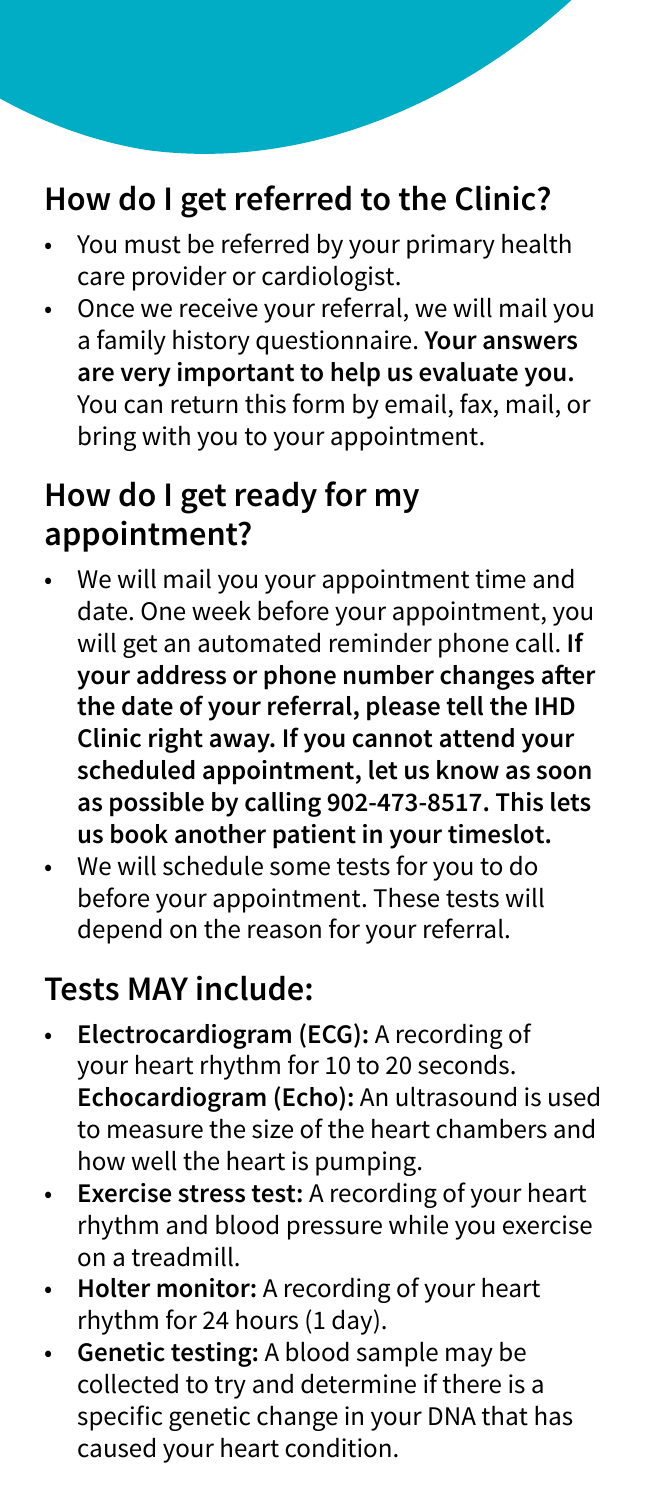• **Cardiac MRI:** A scan using magnets and radio waves. It can measure the size of the heart chambers, how well the heart is pumping, and give info about the type of disease affecting the heart muscle.

## **How do I register for my appointment?**

Go to the kiosk on the 4th floor of the Halifax Infirmary building, Robie Street entrance. Cardiac tests are done on the 3rd floor. The Clinic is on the 6th floor.

## **What will happen during my appointment?**

- You may meet with several Clinic team members. This will depend on the reason for your referral. **Your visit may take several hours.**
- **All of our team members work together to develop the plan of care that is best for you.**

## **What will happen after my appointment?**

- We will send the health care providers involved in your care a letter about your appointment. We may also arrange for you to have further followup tests and Clinic appointments.
- **If you are having genetic testing, the genetic counsellor will contact you directly to review your results.**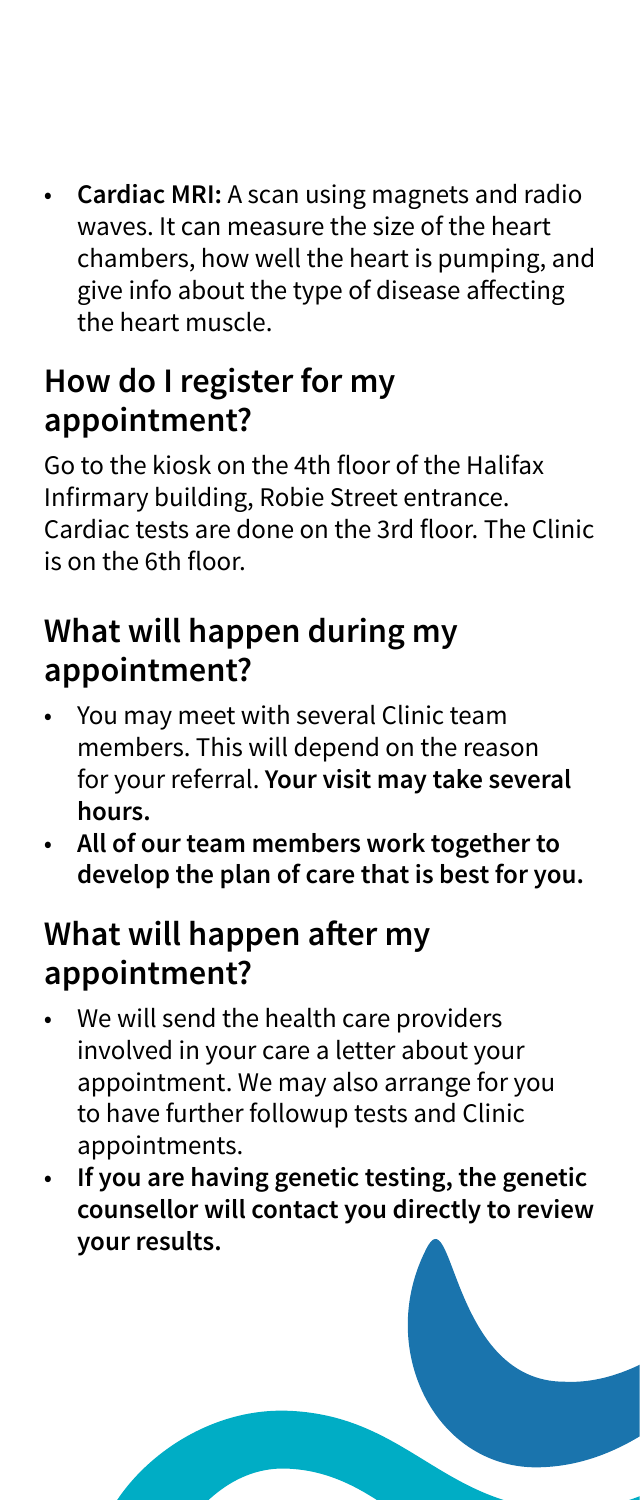# **Followup appointments**

- Followup appointments will be different for each person. The average time before a followup visit is 1 to 2 years.
- We will schedule some tests for you to do before your appointment. These tests will depend on the reason for your referral.
- Your followup appointment will be much like your first visit, but you will not have to complete the family history questionnaire again.
- You may meet with several Clinic team members. This will depend on the reason for your referral. Your visit will take about 30 minutes.

## **Research**

- The Clinic takes part in research studies and registries. If you would like more info, please call 902-473-5341.
- You can also find info on our research registries at Hearts in Rhythm Organization:
	- › www.heartsinrhythm.ca

# **FAQs**

#### **Why do I need to go to the Clinic if I'm feeling well?**

Heart problems can be genetic. This means you may have an abnormal gene that could cause a heart problem to show up at any time. This is why we do new and followup visits to look for any changes in your test results.

#### **What if my child/children (under 16 years old) needs to be seen?**

Children under 16 years old are referred to the IWK Health Centre at 5850 University Avenue, Halifax, Nova Scotia, B3K 6R8.